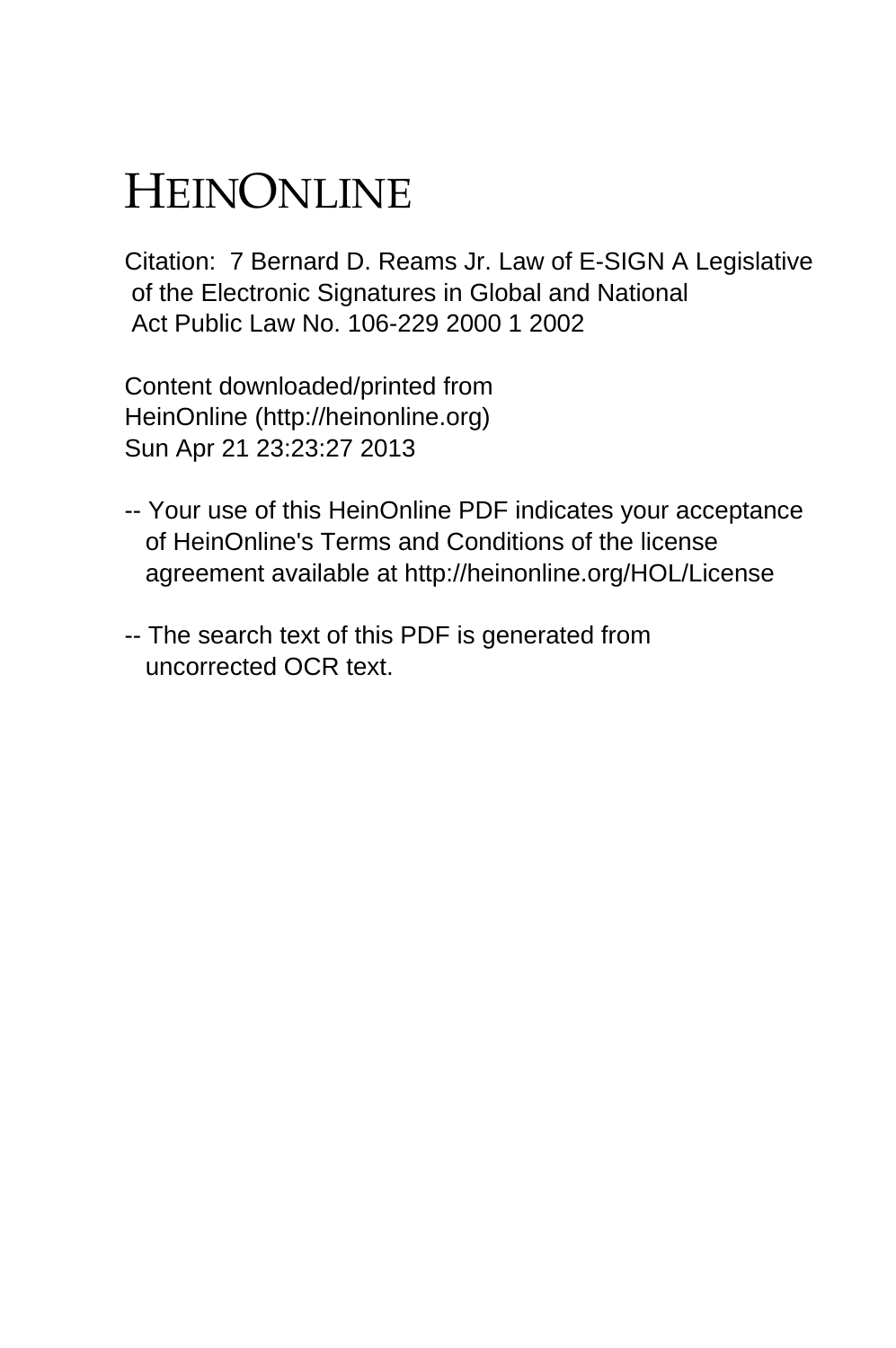

United States General Accounting Office Washington, **DC** 20548

November **8,** 2000

The Honorable Alan Greenspan Chairman Board of Governors of the Federal Reserve System

The Honorable John **D.** Hawke, Jr. Comptroller of the Currency

#### Subject: Bank Regulators' Evaluation of Electronic Signature Systems

This letter presents the results of our review, conducted as part of our research and development work, of actions taken **by** the Federal Reserve System (Federal Reserve) and the Office of the Comptroller of the Currency **(OCC)** in connection with the operations of Identrus, LLC, New York, NY (Identrus).<sup>1</sup> Identrus is a global rulemaking and coordinating body for a network of financial institutions that will act as certification authorities and thereby provide services designed, in part, to verify or authenticate the identity of customers conducting financial and nonfinancial transactions over the Internet and other open electronic networks. To provide these services, Identrus and its network of participating financial institutions will utilize digital certificates and digital signatures in an electronic authentication system based on public key cryptography.

The use of electronic signature systems-which include digital signatures--in the financial services industry will likely increase in the future as a result of the implementation of the Electronic Signatures in Global and National Commerce (E-SIGN) Act.<sup>2</sup> Since the act promotes the legal validity of electronic signatures, a financial institution may begin to use electronic signatures as evidence of on-line transactions, such as the acceptance of the terms of a credit agreement **by** the customer. Further, consumers may begin to use electronic signatures to complete on-line transactions, such as opening bank accounts, obtaining credit, or establishing an insurance policy or brokerage account.

**I** See Federal Reserve Beard Order **of** November **10, 1999,** approving the application **of** Bayerische **Hypo-und** Vereinsbank **AG,** Munich, Germany; Deutsche Bank AG, Frankfurt, Germany; and Stichting Prioriteit **ABN** AMRO Holding, Stichting Administratiekantoor ABN AMRO Holding, ABN ÅMRO Holding N.V., and ABN<br>AMRO Bank, N.V., all of Amsterdam, The Netherlands, each to retain up to 12.5 percent of the voting interests of Identrus, LLC, New York, NY, and to engage in acting as a certification authority in connection with financia<br>and nonfinancial transactions and other related activities. See also Office of the Comptroller of the Currenc Conditional Approval #339 letter dated November **I6, 1999,** to Bank **of** America and Citibank, **NA,** approving their application **for** Identrus to provide a system infrastructure within which the participants will provide certification authority services and concluding that the proposed activities of Identrus, **LLC,** are part **of or** incidental to the business **of** banking. 2 See P.L. **106-229,** which was enacted **on June 30, 2000.**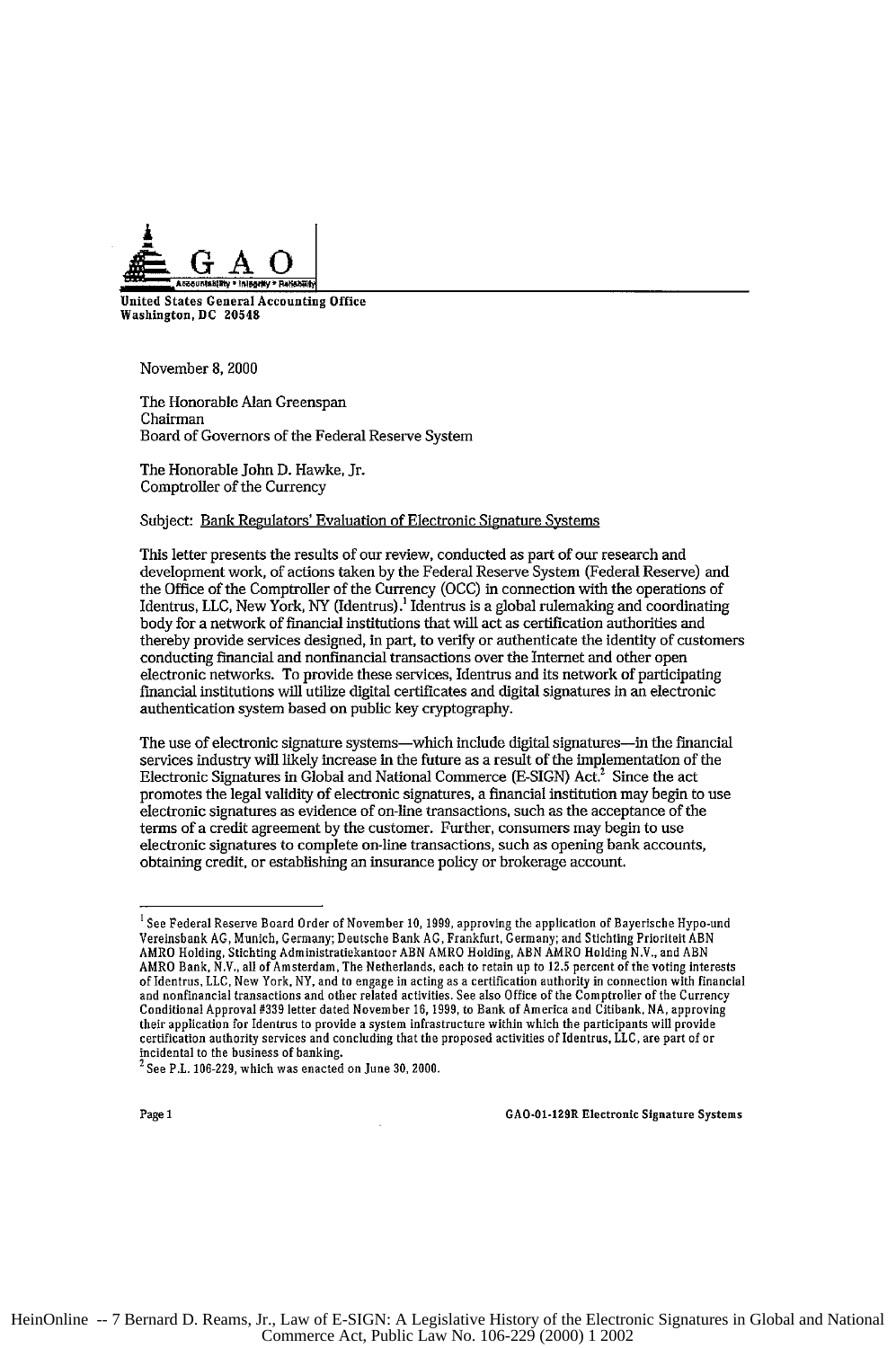During November **1999,** while we were monitoring technical developments pertinent to public key infrastructure (PKI) systems, we learned of the Federal Reserve's approval of banking institutions' investments in Identrus and of OCC's decision that Identrus' activities were permissible national bank activities. In monitoring these developments, we noted that Identrus intended to generate the public/private key pairs used by their customers for electronically signing transactions. Since any such practice would need to provide appropriate controls to link a given signature to a specific individual, we initiated this study to determine whether the Federal Reserve and **OCC** have taken, or plan to take, steps to evaluate the controls surrounding electronic signature systems, such as the Identrus PKI system.

# Results in Brief

The Federal Reserve and **OCC** both issued decisions concluding that Identrus' certification authority services are part of or closely related to banking operations. Although the decisions outlined some of the business processes that may be used by an entity that performs certification authority services, these decisions did not, and were not intended to, provide the criteria that should be used by the financial institutions in setting up their PKI systems. Neither do they discuss criteria to be used by bank examiners to review PKI systems.

Officials from **OCC** and the Federal Reserve told us that they are currently in the process of developing an examination strategy for Identrus. **OCC** officials said that they plan to conduct a formal risk assessment and examination of Identrus at the beginning of next year. Federal Reserve officials told us that they have not yet determined the role they should play in assessing Identrus' operations, but stated that depository institutions should be taking the lead in assessing the risks posed by PKI systems.

**OCC** and the Federal Reserve have not yet developed a specific program to evaluate the risks associated with, and the controls surrounding, electronic signature systems, although they have issued guidance related to information technology assessments. Developing more specific regulatory guidance that includes criteria for evaluating electronic signature systems could assist the examiners and financial institutions in their information technology risk assessments and control evaluations. Such guidance could also assist the entities developing electronic signature systems in their requirements definition process. This letter includes a recommendation to develop this guidance. In developing the guidance, the banking regulators may want to consider the technology-neutral criteria that we have adopted that facilitates our assessment of whether an electronic signature system provides reasonable assurance that the signatures generated **by** the system were generated by the reported signer.

## **Background**

Five federal regulators-the Federal Reserve, OCC, the Federal Deposit Insurance Corporation (FDIC), the National Credit Union Administration (NCUA), and the Office of Thrift Supervision (OTS)-supervise and examine all federally insured depository institutions. The Federal Reserve and **OCC** are the primary federal regulators of the largest banks in the United States. In addition, the Federal Reserve supervises bank holding

Page 2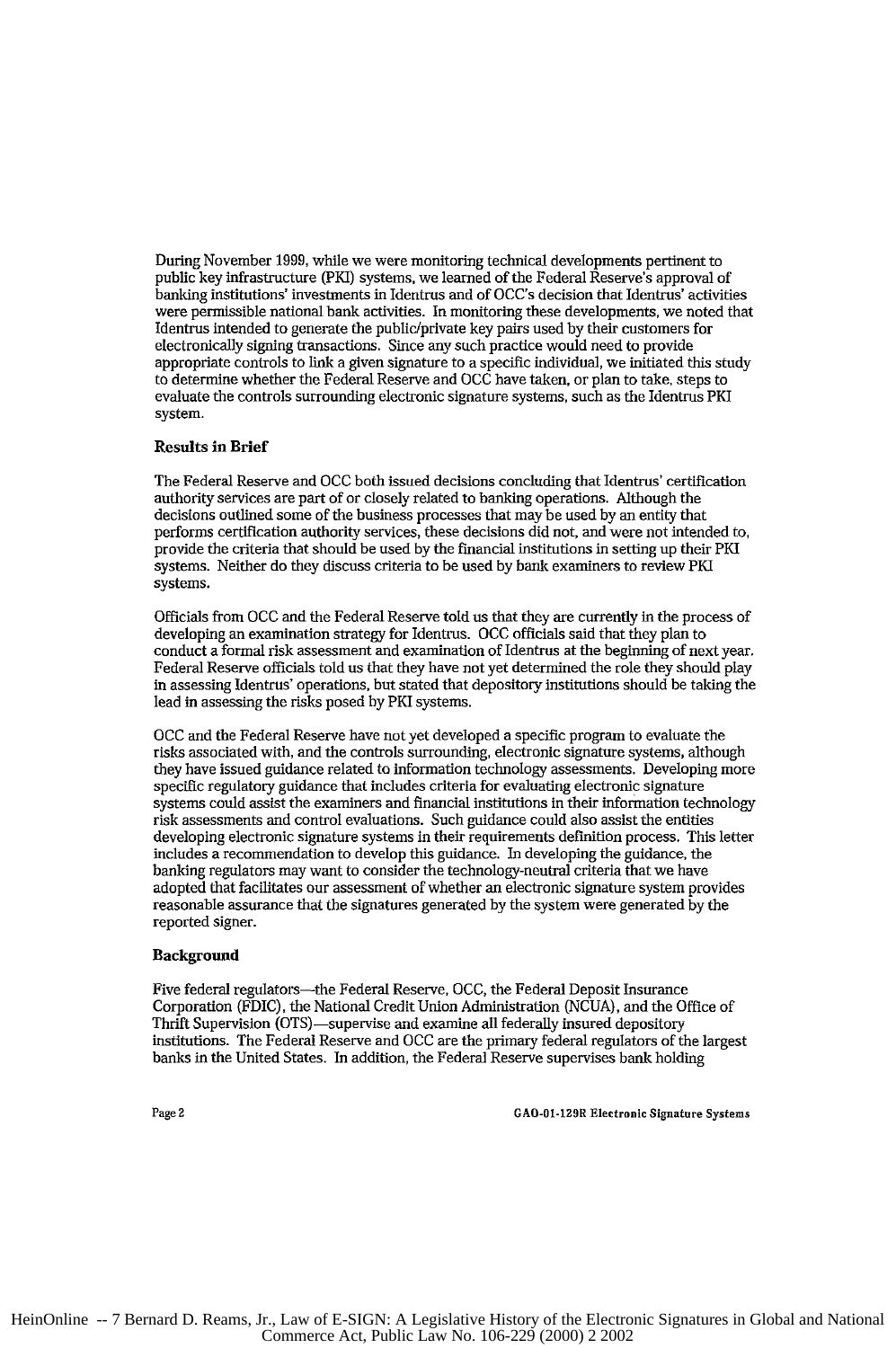companies and is the umbrella regulator for financial holding companies.<sup>3</sup> The five federal regulators work together through the Federal Financial Institutions Examination Council (FFIEC), an interagency forum Congress created in 1979 to promote consistency in the examination and supervision of depository institutions.<sup>4</sup> The FFIEC issues interagency guidance on crosscutting supervisory and examination issues.

Under the National Bank Act, **OCC** supervises national banks. In exercising this responsibility, **OCC** approves applications by national banks to engage in certain activities directly or through ownership in a subsidiary. Generally, the activities of a national bank are limited to those that are part of or incidental to the business of banking. A national bank<br>may also engage in these activities by means of an operating subsidiary.<sup>5</sup> Similarly, under the Bank Holding Company Act, a bank holding company may not acquire an interest in a<br>nonbank affiliate unless the Federal Reserve Board (FRB) has concluded that the affiliate's activities are closely related to banking. **OCC** and the FRB have both found that certification authority services are part of or closely related to banking.

A certification authority performs a function similar to that of a notary in the paper-based environment. In paper-based systems, a notary provides a means to bind a signature to the stated signer. A certification authority performs a similar function in public-key-based electronic signature systems. The certification authority provides a means to link a given signature to a specific individual or entity. In the case of Identrus, the certification authorities provide the means to confirm the identities of parties sending and receiving electronic payments or other communications using a digital signature<sup>6</sup> and a PKI. A PKI is a system of computers, software, policies, and people that can be used to facilitate the protection of sensitive information and communications. A primary function of a PKI is to generate and manage the certificates that bind an individual or entity to a given public key. The resulting certificates are used for such items as verifying digital signatures (authentication and data integrity) and facilitating data encryption (confidentiality). For example, an entity that desires to validate a signature uses a properly designed and implemented PKI to ensure that the individual or entity associated with a given signature is still bound to that signature. This authentication service is commonly referred to as nonrepudiation.

# Regulators Approved Certification Authority Activities

The Federal Reserve and **OCC** have both issued decisions stating that certification authority services are closely related to the business of banking. In the case of Identrus, the Federal Reserve, on November *10,* 1999, approved several banking institutions' applications to each retain up to 12.5 percent of the voting interests of Identrus, and to act as a certification

**<sup>3</sup>**Under the recently enacted Gramm-Leach-Bliley Act , commercial banks, insurers, securities firms, merchant banks, and other financial entities are permitted to affiliate in a financial holding company structure, subject to<br>the overall supervision of the Federal Reserve, with functional regulation of the component institutions.<br> Director, the FDIC Chairman, and the Chairman of the NCUA Board. **<sup>5</sup>**12 C.F.R. §5.34.

**<sup>6</sup>A** digital signature is one form of electronic **signature** that recent **law (P.L. 106-229)** defines as an electronic sound, symbol, or process attached to **or** logically associated with a contract or other record and executed or adopted **by** a person with the intent **to** sign the record.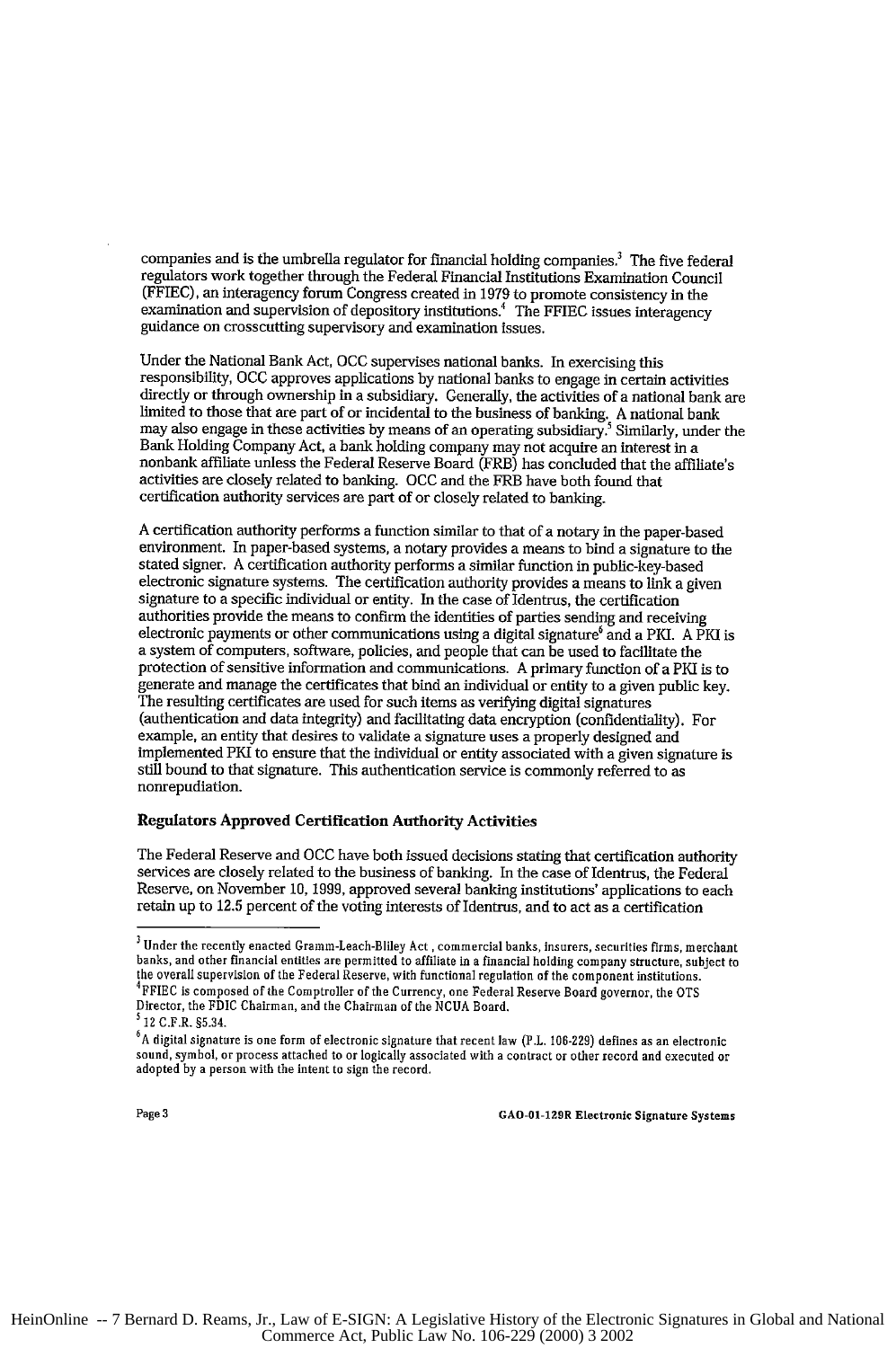authority in connection with financial and nonfinancial transactions and other related activities. Specifically, the Federal Reserve determined that Identrus' activities as a certification authority and, more generally, those connected with authenticating the identity of customers conducting financial and nonfinancial transactions, are activities that are closely related to banking within the meaning of section 4(c) (8) of the Bank Holding Company Act.7 Additionally, on November 16, 1999, **OCC** found that the certification authority services proposed by the banking institutions with investments in Identrus are part of or incidental to the business of banking.

Although the Federal Reserve and **OCC** decisions outlined some of the business processes that may be used by an entity that performs certification authority services, these decisions do not, and are not intended to, provide the criteria that should be used by the financial institutions in setting up their electronic signature systems. Nor do they discuss criteria used by examiners to review electronic signature systems. According to a Federal Reserve official, the Federal Reserve staff took steps to gather information concerning the business processes of Identrus and its PMI services during the application process in order to assist with the development of risk-focused supervisory strategies for the banking organizations supervised by the Federal Reserve that are participants in Identrus' activities, as well as with<br>an appropriately risk-focused supervisory program for Identrus.

Following the passage of the Gramm-Leach-Bliley Act and the Federal Reserve's approval of the Identrus order, providing certification authority services is now a preapproved activity for both bank holding companies and financial holding companies. Accordingly, bank holding companies and financial holding companies must comply only with applicable notice requirements (not approval requirements) for future transactions involving certification authorities.

## Lack of Guidance Hinders Evaluation of Electronic Signature Systems

Officials from **OCC** and the Federal Reserve told us they are currently in the process of developing an examination strategy for Identrus. **OCC** officials said that they plan to conduct a formal risk assessment and examination of Identrus at the beginning of next year.<sup>9</sup> Federal Reserve officials told us that they have not yet determined the role they should play in assessing Identrus' operations, but stated that depository institutions should be taking the lead in assessing the risks posed by electronic signature systems.

 $^7$  In order to approve the application, the Federal Reserve also had to determine that the performance of the proposed activities "can reasonably be expected to produce benefits to the public . . . that outweigh possible<br>adverse effects, such as undue concentration of resources, decreased or unfair competition, conflicts of<br>intere

See footnote 1.

<sup>0</sup>CC's Conditional Approval Letter #339, November **16,** 1999, stated: "The **OCC** has assigned to [Identrus] an examiner with special expertise in bank information systems to meet regularly with management to discuss their plans, monitor project management and observe trial implementations. **OCC** will conduct an onsite examination of [Identrus] and major non-bank service providers of Ildentrus] **....** as [Identrus] begins operations **. ..** The scope of the review will be a thorough examination of the certification authority system, based **on** OCC's familiarity with the proposed activity" (pp. **11** and 12).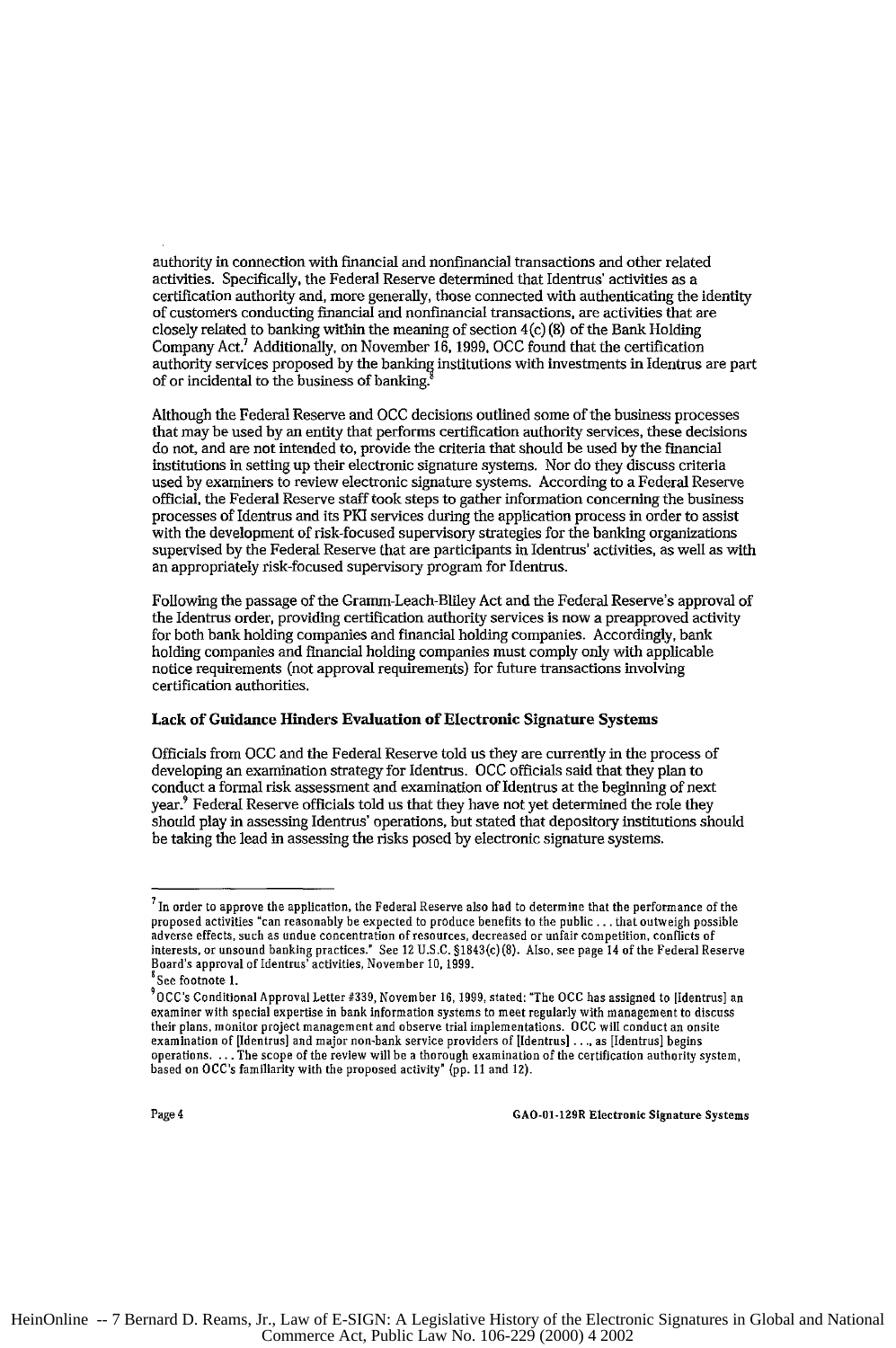**OCC** and the Federal Reserve have not yet developed a specific program to evaluate electronic signature systems. Specifically, the Federal Reserve has not developed any guidance with industry-specific criteria to evaluate electronic signature systems and the adequacy of internal controls over such operations, although it has issued supervisory guidance related to information technology assessment.<sup>10</sup> This guidance directs examiners to explicitly consider information technology when developing their risk assessments and supervisory plans. **OCC** has issued similar guidance on technology risk management." It has also issued general guidance related to certification authorities that defines the elements of certification authority systems, describes the roles of banks in emerging systems, and identifies some of the risks of such systems using the OCC supervision-by-risk framework.<sup>12</sup> However, this general guidance does not apply to all electronic signature systems.

Although the Federal Reserve and **OCC** have not yet developed a specific program to evaluate electronic signature systems, including PKI systems, officials from the agencies have agreed to evaluate the need for guidance that includes criteria for evaluating such systems. The development and issuance of guidance **by** the banking regulators that includes criteria for the evaluation of electronic signature systems would help not only the information technology risk assessment and evaluation process of the financial institutions and regulators, but also the entities that are developing electronic signature systems, since this framework would assist the requirements definition process. Consequently, an entity developing an electronic signature system could reduce its information technology risks of developing a solution that, when evaluated by the financial institutions or the regulators, would be found lacking in critical internal controls. Additionally, because the use of electronic signatures will likely increase as a result of the implementation of the E-SIGN Act, all banking regulators are likely to be involved in overseeing electronic signature systems in the future. Therefore, it would be beneficial for the Federal Reserve and **OCC** to work through the FFIEC to develop guidance to evaluate such systems. By working through the FFIEC to develop guidance, the banking regulators could help ensure that they have a consistent methodology for evaluating electronic signature systems.

We have been asked by several federal agencies to review electronic signature systemswhich may include digital signatures-used in financial management systems<sup>13</sup> and to discuss how such systems should be evaluated. Because of some of the unique risks associated with highly automated environments, traditional data integrity techniques used to authenticate an individual may not provide the same degree of assurance that the individual intended to be bound by a transaction as that provided by paper-based systems. For example, in a paper-based system, an individual's signature on the paper document is a

**<sup>10</sup>** See "Assessment of Information Technology in the Risk-Focused Frameworks for the Supervision of Community Banks and Large Complex Banking Organizations," SR **98-9** (SUP), Division of Banking Supervision and Regulation, Board of Governors of the Federal Reserve System, April 20, **1998.**

<sup>&</sup>quot; See "Technology Risk Management," **OCC** Bulletin **98-3,** Office of the Comptroller of the Currency, February 4,1998.

<sup>12</sup> See "Certification Authority Systems," **OCC** Bulletin **99-20,** Office of the Comptroller of the Currency, May 4, **1999.**

<sup>&</sup>lt;sup>13</sup>Examples of GAO's work pertaining to electronic signatures include Corps of Engineers Electronic Signature System **(GAO/AIMD-97-18R, Nov. 19, 1996)**; and State Electronic Signature System (GAO/AIMD-00-227R, July  $\overline{10}$ , 2000).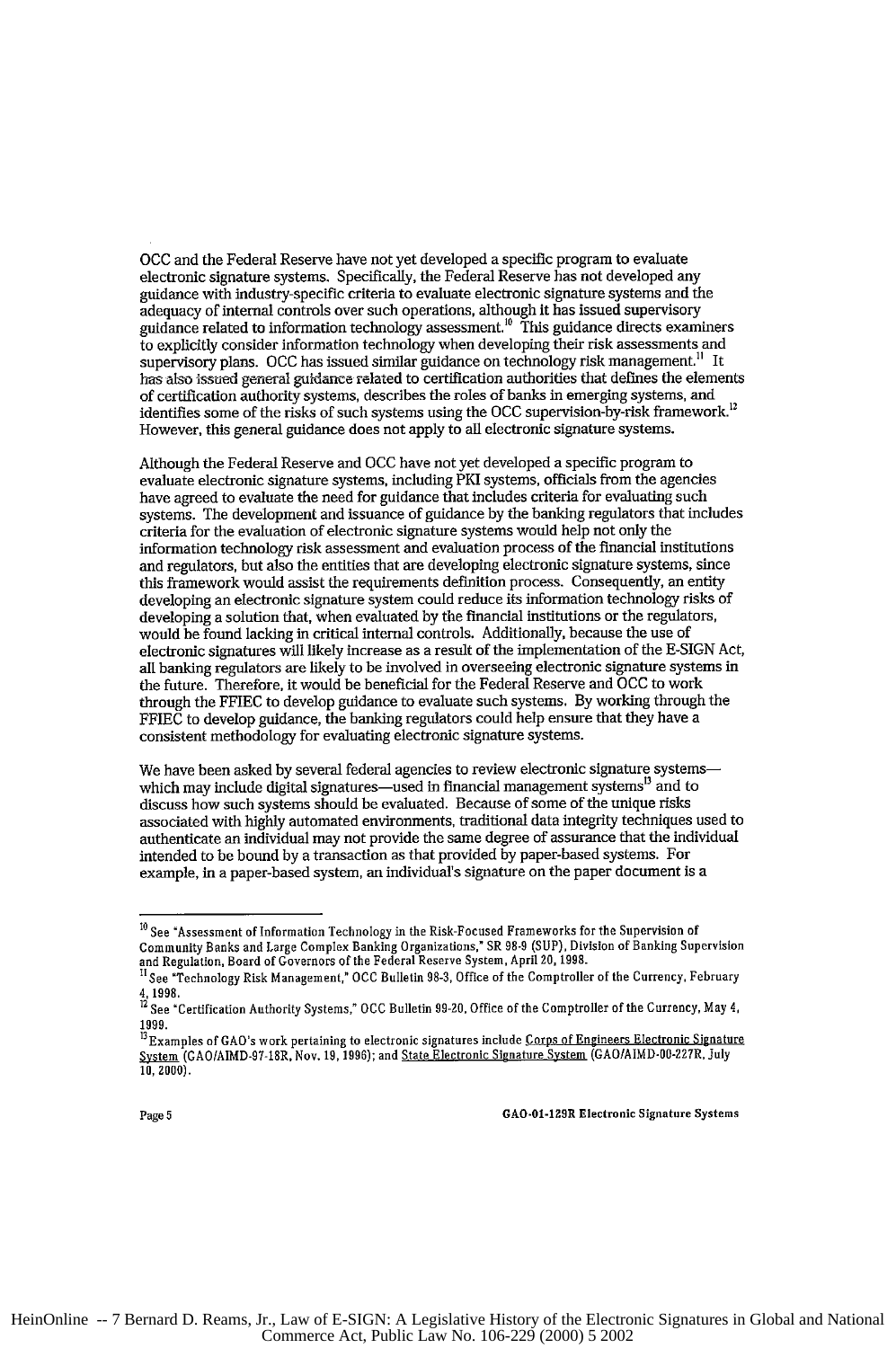time-tested method of showing that an individual intended to be bound by the terms and conditions contained in the paper document. However, in an electronic world, where adequate controls may not have been implemented, the similar approach of having an individual's name appended to a data record does not provide the same assurance because, for example, the terms and conditions can be changed without changing the individual's name.

When reviewing electronic signature systems, we evaluate whether a system generates electronic signatures that represent an individual's or entity's intent to be bound. To do this, we determine whether the electronic signature system provides reasonable assurance that the signature produced **by** the system is (1) unique to the signer; (2) under the signer's sole control; (3) capable of being verified; and (4) linked to the data in such a manner that, if the data are changed, the signature is invalidated upon verification. Adopting these criteria facilitates our evaluation of how well the electronic signature system addresses its threats and helps identify vulnerabilities that may be present in the system. We have also found these criteria useful since they are technology neutral and allow for a variety of implementation methods, depending on the degree of risk associated with a given application. When considering what their guidance should be, the banking regulators may want to consider including, as appropriate, elements of our criteria.

## Recommendation for Executive Action

Given that the importance of electronic signature systems is likely to grow, banking regulators need a consistent methodology for assessing the risks and appropriateness of internal controls surrounding such systems. We recommend that the Chairman, Board of Governors of the Federal Reserve System, and the Comptroller of the Currency, OCC, work through the FFIEC to develop guidance that includes criteria for evaluating electronic signature systems in order to provide reasonable assurance that electronic signatures generated by the system are valid.

## Agency Comments

We requested comments **on** a draft of this letter from the Comptroller of the Currency, OCC, and the Chairman, Board of Governors of the Federal Reserve System. **OCC** provided written comments that are included in enclosure I. An Associate Director, Division of Banking Supervision and Regulation, Board of Governors of the Federal Reserve System, provided comments electronically on a draft of this report.

**OCC** agreed to take our recommendation to the FFIEC. Additionally, as **OCC** exercises its oversight responsibilities in evaluating the safety and soundness of certification systems offered by national banks and their subsidiaries, it agreed to consider, as appropriate, the technology-neutral criteria that we have adopted in assessing whether an electronic signature system provides reasonable assurance that the signatures generated by the system were generated by the reported signer.

The Associate Director, Division of Banking Supervision and Regulation, Board of Governors of the Federal Reserve System, commented that our letter accurately reports that the FRB staff is currently in the process of deciding what role, if any, the Federal Reserve

Page 6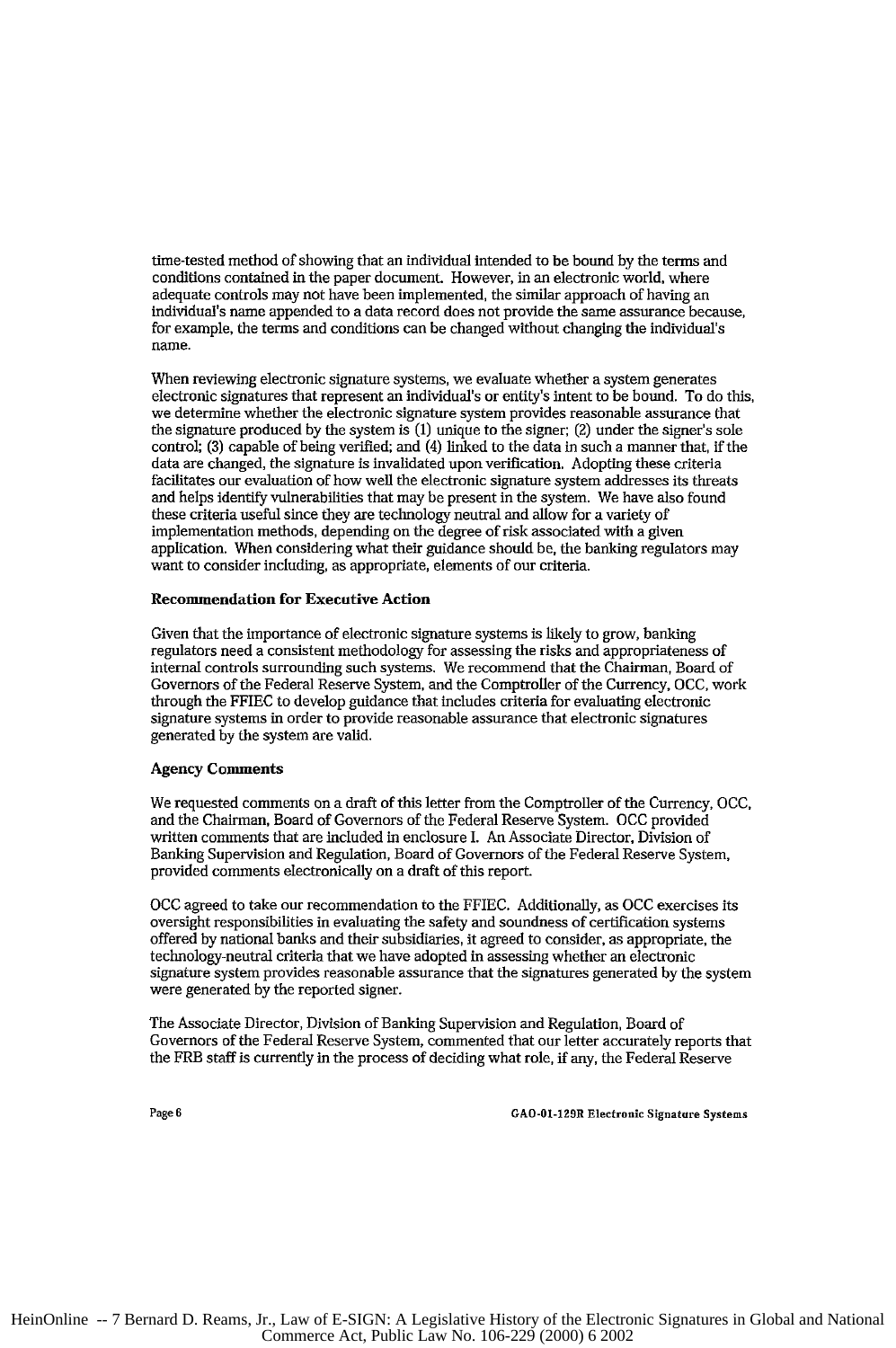should play in assessing Identrus' operations. On behalf of the FRB staff, he agreed with the general thrust of our recommendation and stated that the need for guidelines for evaluating electronic signature systems through the bank supervision process should be discussed on an interagency basis under the auspices of the FFIEC. He also stated that FRB staff would work with their colleagues at the **FFIEC** to address our recommendation, and that an FFIEC subcommittee could review the current environment associated with digital certification authorities and PKI-related technology. He stated that this review could, for example, look into the steps that are being taken by the banking industry and other private sector firms providing certification authority services to establish safeguards for their services; the roles played by internal and external auditors in evaluating their clients' services; the adequacy of the due diligence processes and internal controls systems; and the responsibilities of banking organizations' boards of directors to oversee the contracts that their institutions are entering into for PKI and related services. After its assessment, the FRB official said the subcommittee could formulate recommendations to the banking agencies concerning whether any new bank examination-related guidance should be developed.

#### Scope **and** Methodology

We conducted our review from November 1999 to October 2000 in accordance with generally accepted government auditing standards. During this review, we examined the details of the Federal Reserve's Identrus Order and OCC's Conditional Approval #339. Our examination included an analysis of public key infrastructure issues presented in "Identrus Operating Rules," IL-OPRUL-00D (Aug. 3, 1999); **OCC** Conditional Approval #267, **Re:** Operating Subsidiary Application by Zions First National Bank, Salt Lake City, Utah, Application Control Number: **97-WO-08-0006** (January 1998); and "Certification Authority Systems," OCC Bulletin 99-20 (May 4, 1999).

We interviewed officials from the Federal Reserve System and **OCC** to determine how the Federal Reserve System and **OCC** evaluate risk associated with electronic signature systems and to further understand technical accuracy and coordination issues pertaining to the Federal Reserve's Identrus Order and OCC's Conditional Approval #339, and we compared their plans to criteria we use to review electronic signature systems.

We will send copies of this letter to interested congressional committees; the Honorable Lawrence H. Summers, Secretary of the Treasury; the Honorable Donna A. Tanoue, Chairman, Federal Deposit Insurance Corporation; the Honorable Ellen S. Seidman,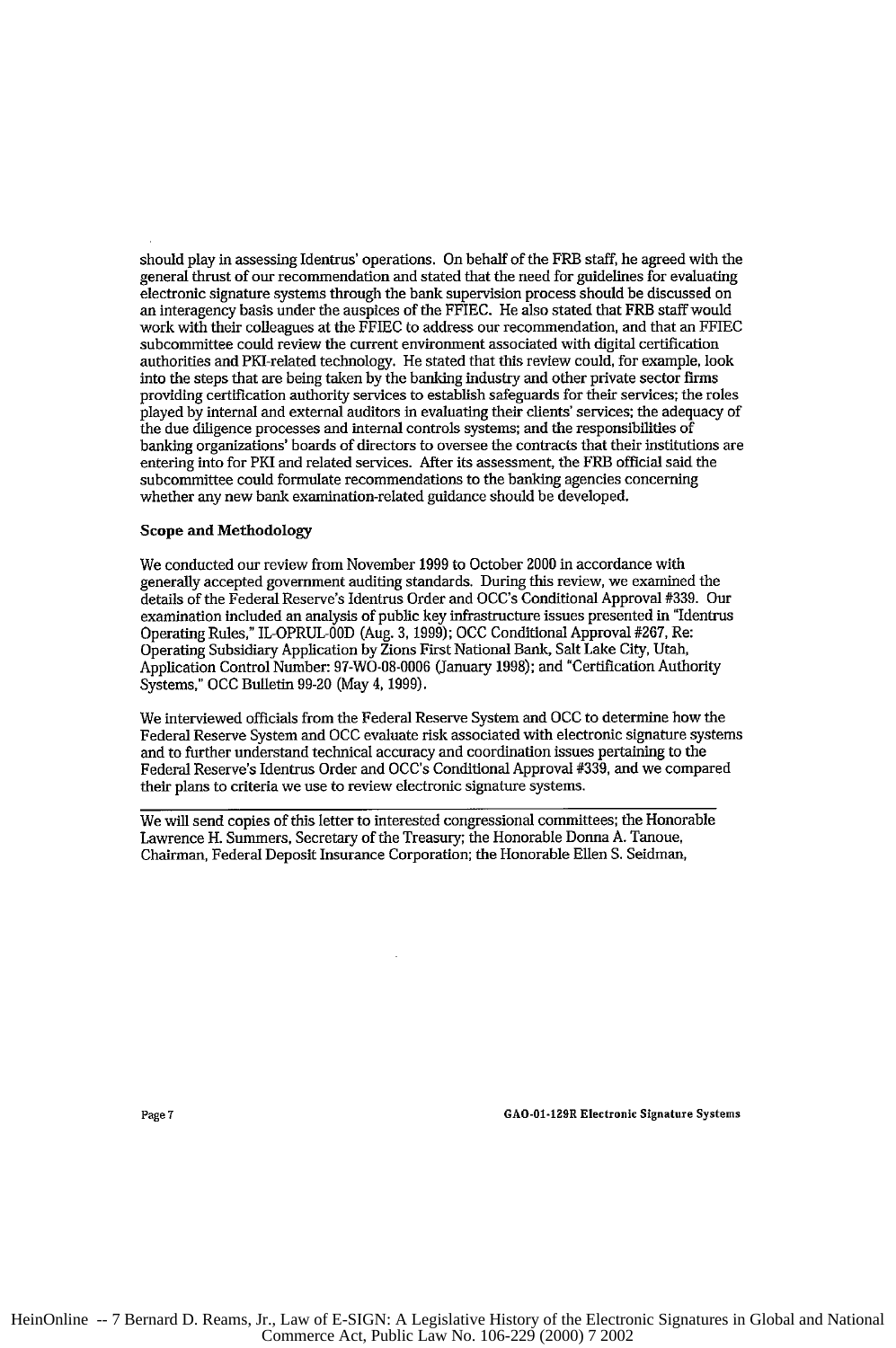Director, Office of Thrift Supervision; and the Honorable Norman H. D'Amours, Chairman, National Credit Union Administration. We will also make copies available to others on request. If you have questions concerning the report, please contact Richard J. Hillman on (202) 512-8678, who will serve as the focal point. Key contributors to this letter are listed in enclosure II.

 $2$ errel <del>Jr.</del> Hillman

Richard J. Hillman Director Financial Markets and Community Investment

Keith Rhodes GAO Chief Technologist

P 4 <del>[</del>[[lait

Page 8

Robert H. Hast Managing Director Office of Special Investigations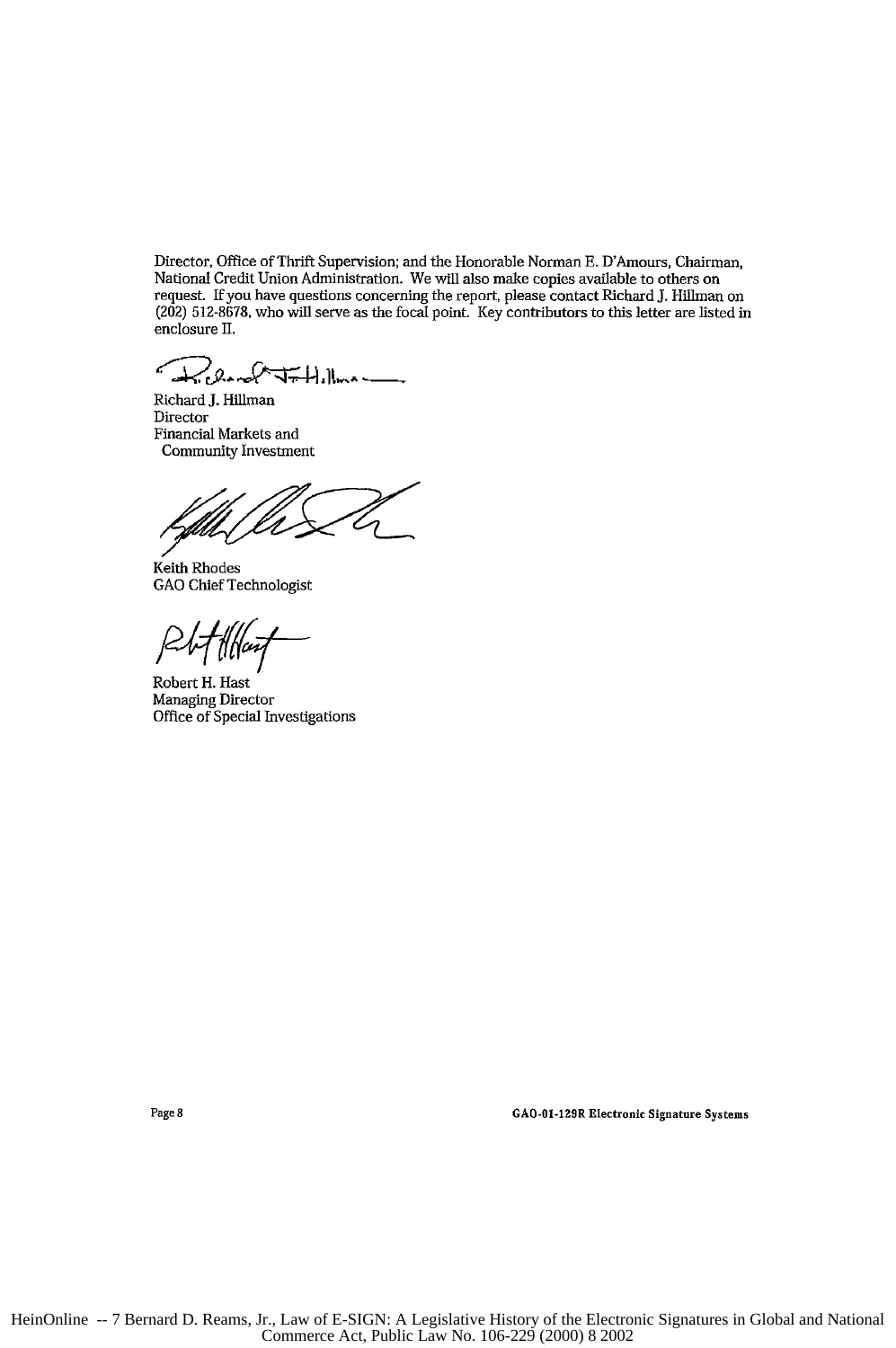# Enclosure I Enclosure I

#### **Comments From OCC**

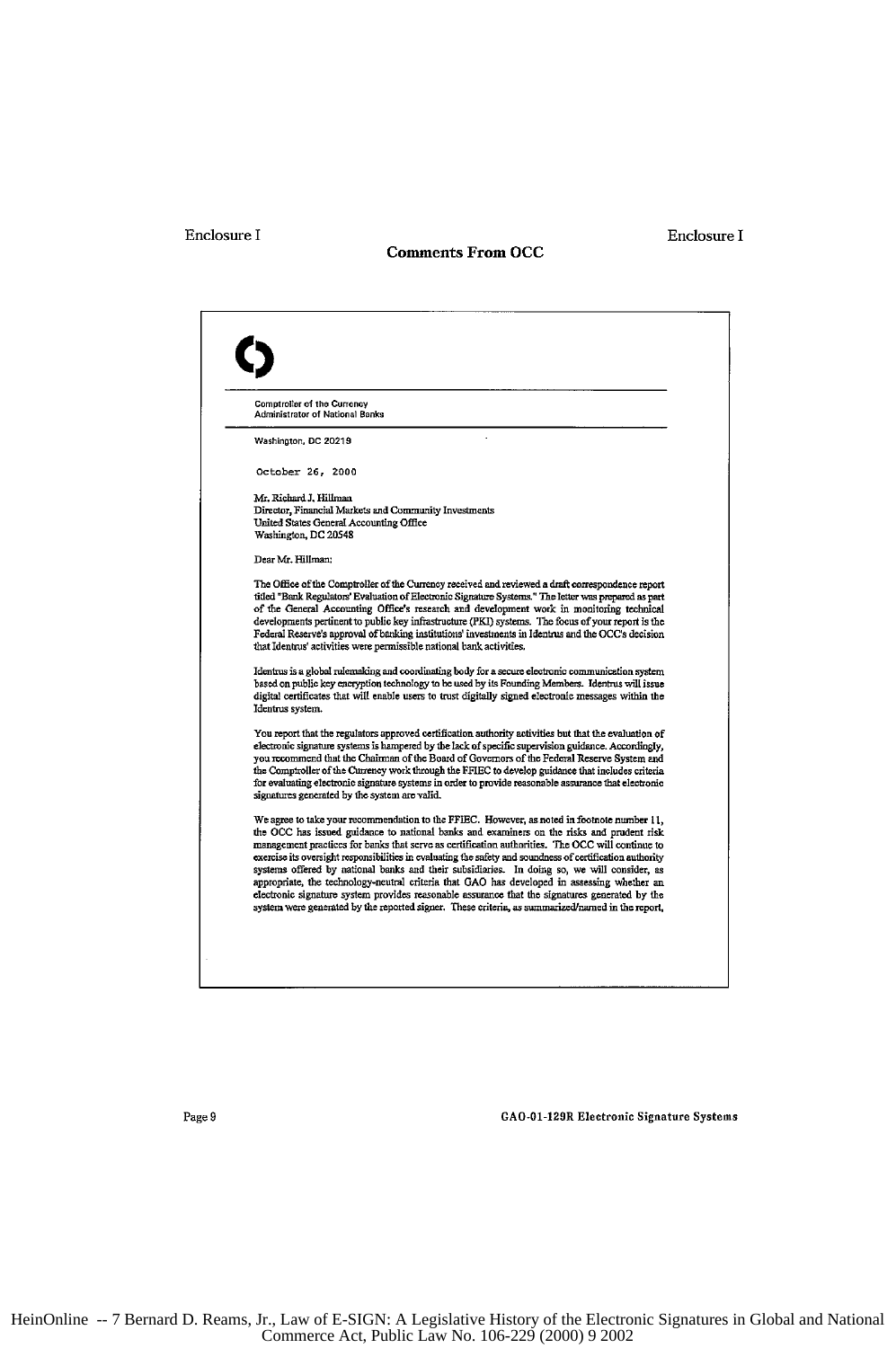# Enclosure **I**

# Enclosure I

are that the signature produced by the system is unique to the signer; under the signer's sole control, and the<br>capable of being verified; and in<br>head in such a signature is invalidated upon verification. In applying these Thank you for the opportunity to review and comment on the draft correspondence. Sincerely, tw-X .<br>ghn D. Hawke, Jr. omptroller of the Currency  $\mathbf 2$ 

**Page 10**

Electronic Signature Systems GAO-01-129R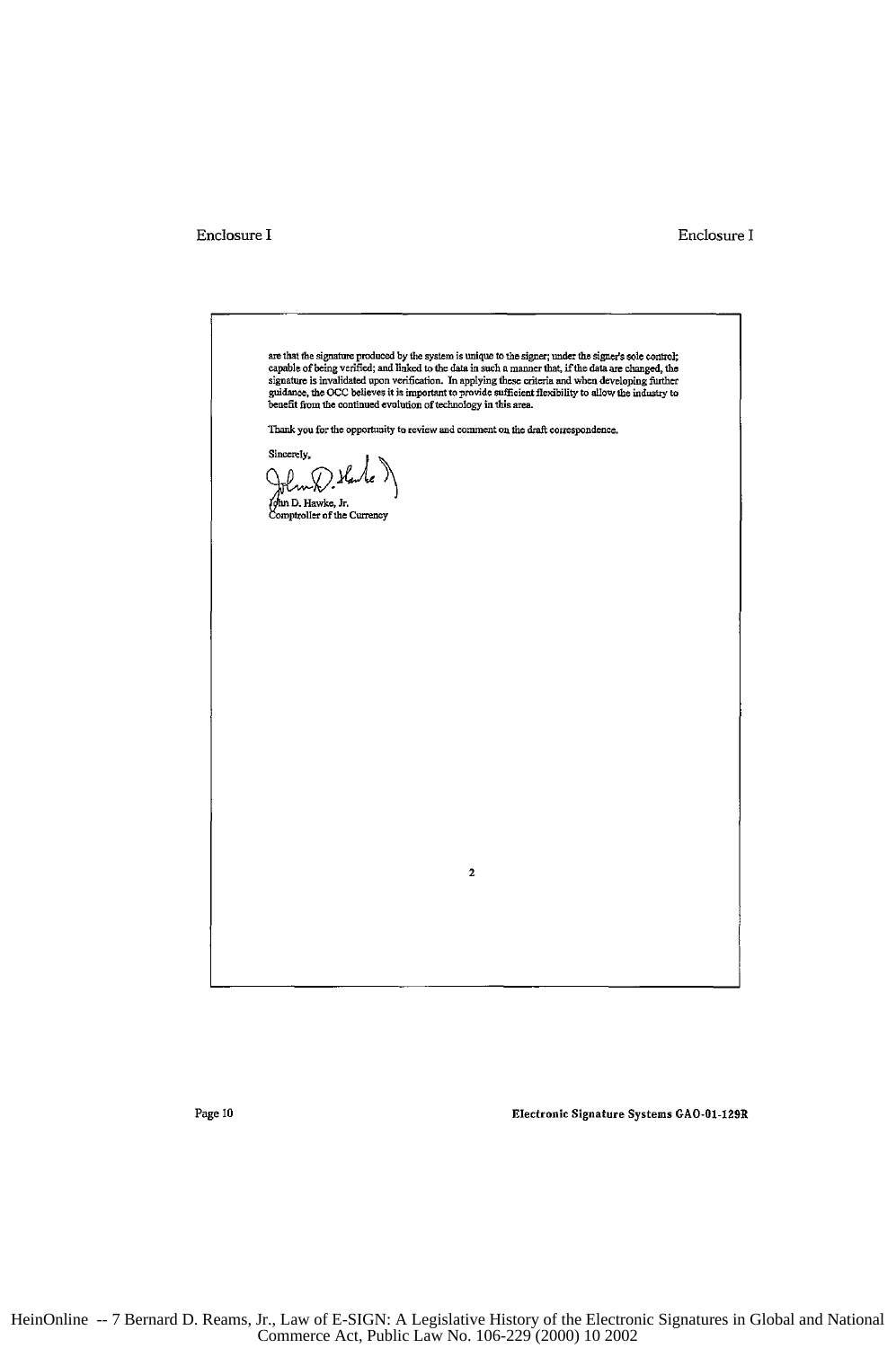Enclosure II Enclosure **11**

# **GAO Contacts and Staff Acknowledgments**

# **GAO Contacts**

Robert H. Hast, (202) **512-7455** Richard **J.** Hillman, (202) **512-8678** Keith Rhodes, (202) 512-641.

# **Acknowledgments**

In addition to those named above, Rosemary Healy, M. Jane Hunt, John **C.** Martin, Kristi **A.** Peterson, and Harold **J.** Podell made key contributions to this report.

(600630)

Page 11